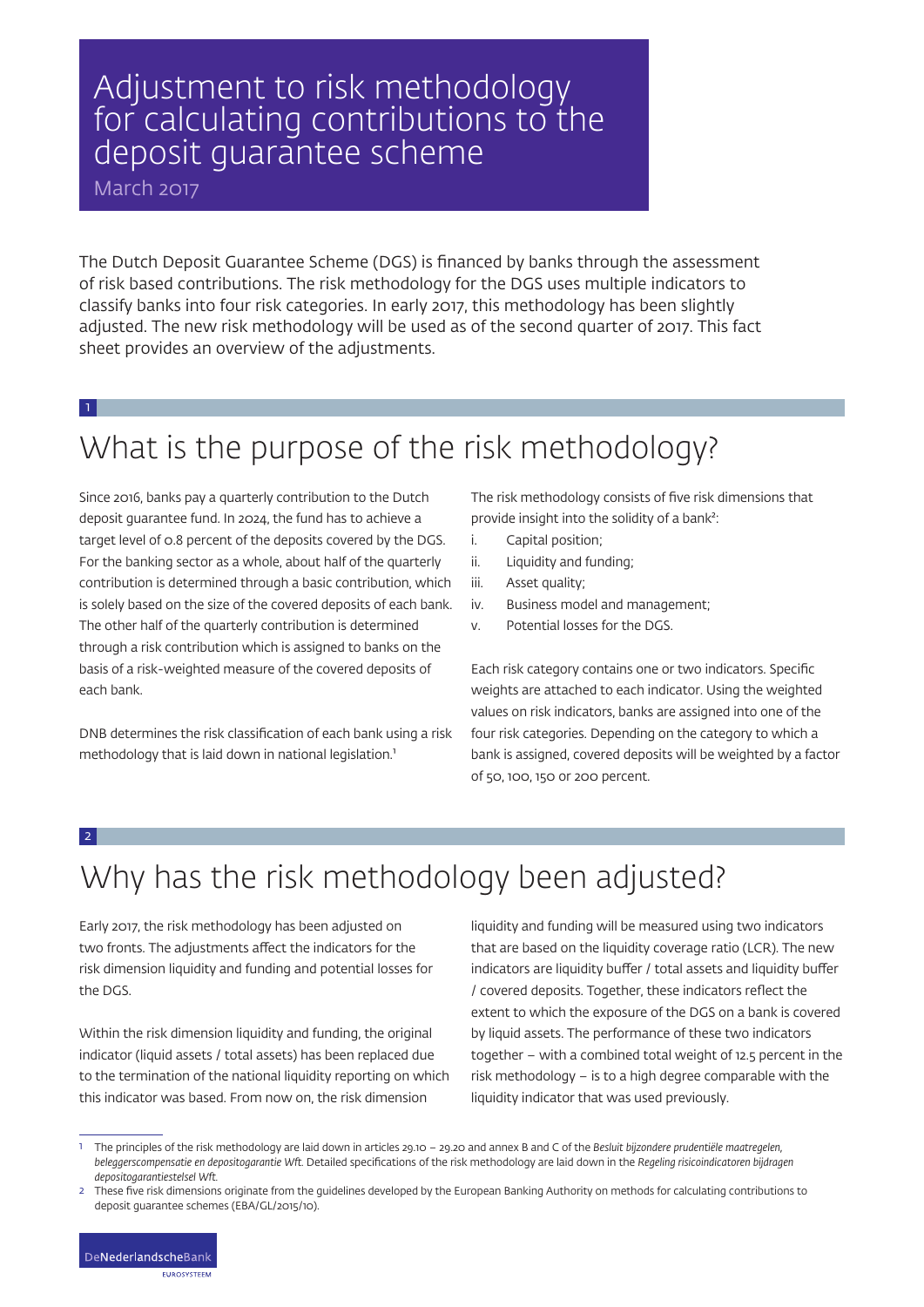Within the risk dimension potential losses for the DGS, the original indicator (covered deposits / total assets) will be complemented with an indicator measuring the encumbrance of assets (encumbered assets / total assets). When the original risk methodology was determined in 2015, the requirement to report the level of asset encumbrance existed only briefly. This implied that there was too little experience with the reported data to determine the quality and consistency of the data. In the meantime, it has become clear that the reported data on asset encumbrance is of sufficient quality to warrant an inclusion of this indicator to enrich the measurement of the risk dimension potential losses for the DGS. The level of asset

encumbrance provides insight into the extent unencumbered assets are available for recovery during an insolvency procedure. The smaller the amount of encumbered assets, the greater the potential recovery on the estate of the failed entity. This is also beneficial for the potential recovery rate on the super preferred claim that the DGS will have in case of insolvency.

The total weight that is assigned to the risk dimension potential losses for the DGS remains 12.5 percent. Within the risk dimension, both indicators have received a weight of 6.25 percent.

3

### Under the new risk methodology, what determines the risk classification of a bank?

The new risk methodology consists of seven indicators for the five risk dimensions. The weight of all indicators adds up to 100 percent. Each indicator has a lower boundary and upper boundary, which determine the boundaries for the score on

each indicator. For each indicator, the performance of banks is normalized to a value between 0 and 1. This makes the performance on all indicators comparable, in order to measure the overall riskiness of a bank.

| <b>Risk dimension</b>           | <b>Risk indicators</b>                               | Weight | Lower<br>Boundary <sup>*</sup> | Upper<br>Boudary <sup>*</sup> |
|---------------------------------|------------------------------------------------------|--------|--------------------------------|-------------------------------|
| Asset quality                   | Risk exposure / TA                                   | 50%    | $O\%$                          | $100\%$                       |
| Capital position                | Leverage Ratio                                       | 12,5%  | 6%                             | 3%                            |
| Liquidity and funding           | Liquidity buffer / TA                                |        | 100%                           | $0\%$                         |
|                                 | Liquidity buffer / Deposits covered by the Dutch DGS | 6,25%  | 100%                           | $0\%$                         |
| Business model and management   | Return on assets                                     | 12,5%  | O,2%                           | $O\%$                         |
| Potential losses<br>for the DGS | Deposits covered by the Dutch DGS / TA               | 6,25%  | $O\%$                          | 100%                          |
|                                 | Encumbered assets / TA                               | 6,25%  | $10\%$                         | 30%                           |

### Table 1 Specification of new risk methodology

Indicators are normalized between these boundaries. The lower boundary is equal to 0 (low risk), the upper boundary is equal to 1 (high risk). Within these boundaries, the indicator score is calculated using a sliding scale approach. .

The new indicator for the level of asset encumbrance (encumbered assets / total assets) can serve as an example. The lower boundary for this indicator is 10 percent and the upper boundary is 30 percent. A bank with 260 encumbered assets and 1.000 total assets has a level of asset encumbrance equal to 26 percent. Based upon the lower- and upper boundaries, this therefore leads to an indicator score of 0.8.

Note that for a few indicators the normalization occurs in the reverse direction (a high value on the risk indicator equals a low indicator score). This is the case for those indicators where a high value equals low risk, the leverage ratio being a case

in point. Table 1 provides the specifications of the new risk methodology.

The indicators are based on variables which banks periodically have to report as part of FINREP and OREP. The annex provides an overview of the cells used in the risk methodology and the specific position where they can be found within the reporting frameworks. The calculation of indicator scores is based on the reported values at the assessment date, which equals the end of the quarter preceding the quarter over which the contribution is payable. Hence, the assessment date for the 2nd quarter of 2017 is 31 March 2017 (see table 2).

**ELIDOSVETEEM**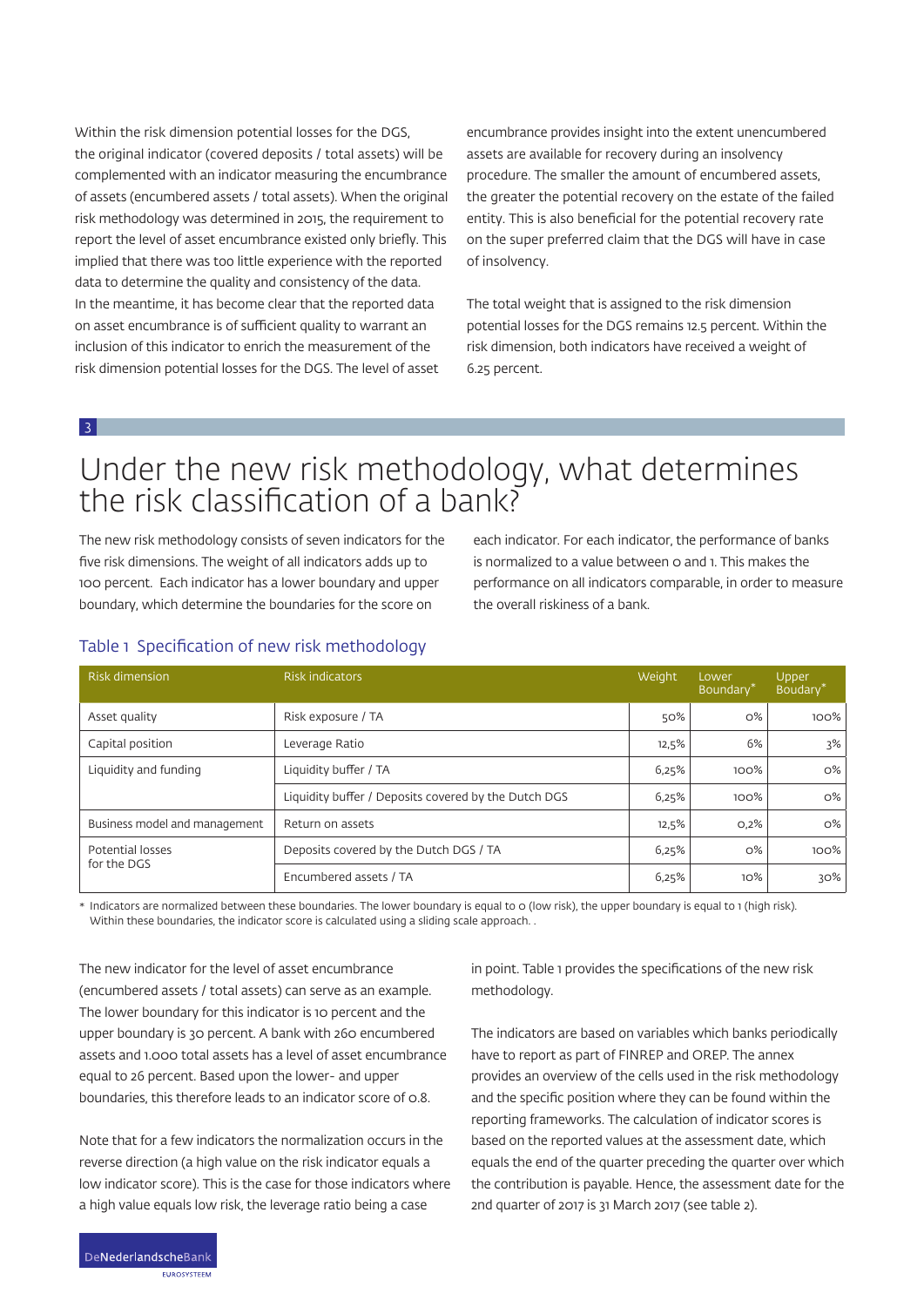#### Table 2 Quarters and assessment dates

| Ouarter over which the<br>contribution is payable | Assessment date |  |
|---------------------------------------------------|-----------------|--|
| 1st quarter                                       | 31 December     |  |
| 2nd quarter                                       | 31 March        |  |
| 3rd quarter                                       | 30 June         |  |
| 4th quarter                                       | 30 September    |  |

After determining indicator scores, the risk score of a bank equals the weighted average of the indicators scores all indicators scores. In the example mentioned above, an indicator score of 0.8 on asset encumbrance – with a weight of 6.25 percent – would increase the risk score of the bank with 0.05 (0.8 x 6.25 percent).

To avoid (seasonal) spikes in the calculated values, the classification of a bank is based on the average risk score over the last four quarters. Because it was possible to calibrate the new risk methodology in such a way that the outcomes of the methodology are comparable to the previous methodology, the border values between the four risk categories have remained the same. Where the average risk score of a bank is smaller than 0.3, the bank will be classified in risk category 1 which leads to a risk weight of 50 percent. The border between risk category 2 (100 percent) and risk category 3 (150 percent) is set at an average risk score of 0.45. Banks with an average risk score equal to or greater than 0.6 will be categorized into risk category 4 (200 percent). Figure 1 visualizes the process of risk classification.

### Figure 1 Calculation of risk category using the risk scores



4

### When will the adjusted risk methodology be used for the first time and what future adjustments can be expected?

The new risk methodology was published in the Staatscourant (Government Gazette)<sup>3</sup> on the 15th of March 2017. The new methodology will be used as of the second quarter of 2017, for which 31 March 2017 is the assessment date, to classify banks into risk categories. Because the classification occurs using the average risk score over the last four quarters, the calculation of risk based contributions over the second quarter of 2017 will still be based on the risk score that followed from the previous methodology for three of the four quarters that

are used in the calculation. In subsequent quarters, the use of the previous methodology will be gradually phased out further. The calculation over the first quarter of 2018 is the first that will be fully based on the new risk methodology.

The next review and recalibration of the risk methodology will be more comprehensive and is scheduled for late 2018 with the aim to adopt a revised methodology in early 2019. At that time, there will be more experience with the risk methodology

EUROSYSTEEM

<sup>3</sup> See 'Regeling van de Minister van Financien van 7 maart 2017, 2017-0000044353, directie Financiele Markten, tot wijziging van de Regeling risicoindicatoren bijdragen depositogarantiestelsel Wft in verband met aanpassing van risicoindicatoren voor de dimensies potentiele verliezen voor het depositogarantiestelsel en liquiditeits- en financieringsprofiel' (only available in Dutch).